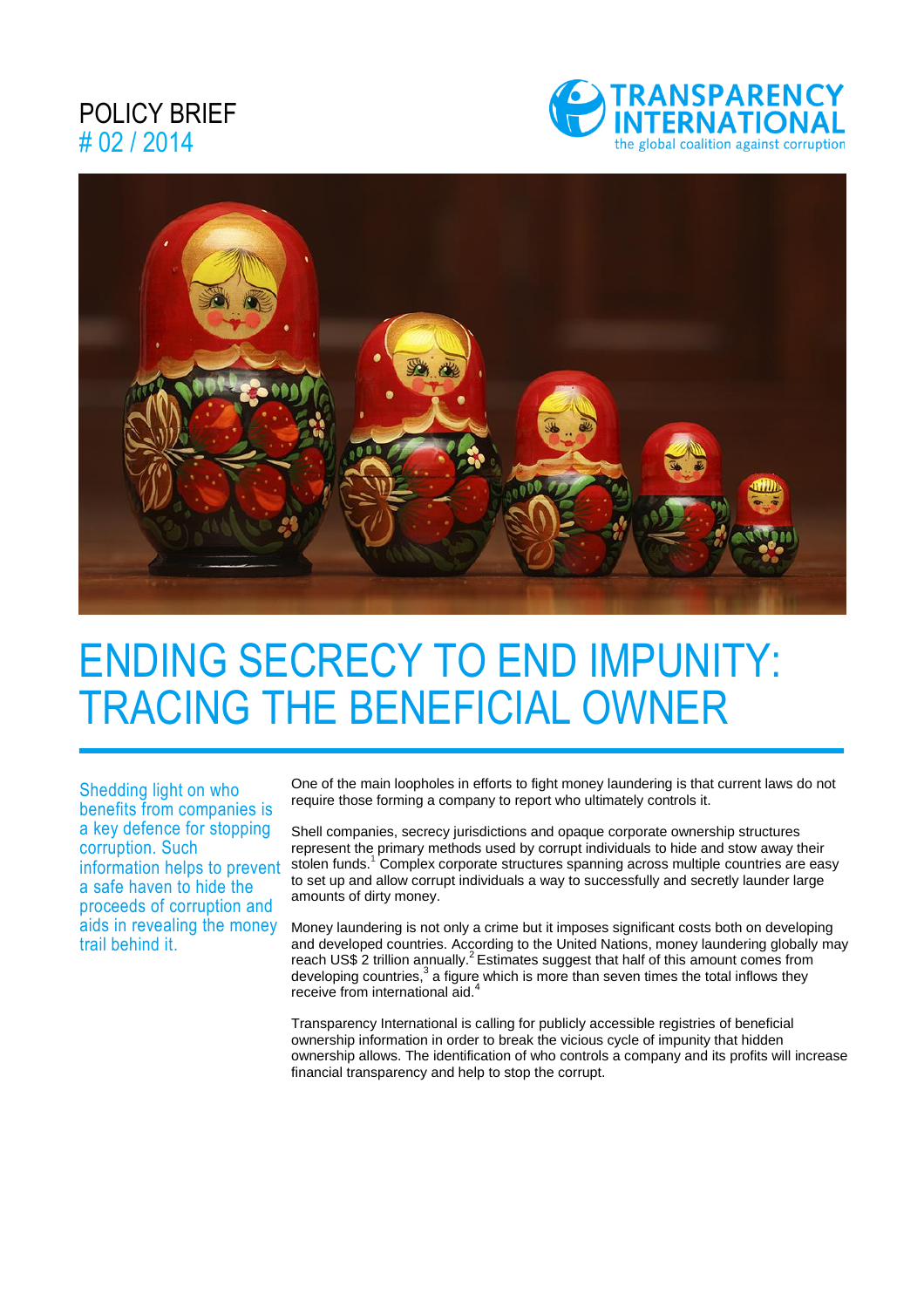## THE ISSUE IDENTIFYING THE LOOPHOLE

Anonymous corporate vehicles such as shell companies, trusts and foundations are the main vehicles used to hide the proceeds of corruption, tax evasion and other crimes. In a review of 213 instances of grand corruption over the last 30 years, the World Bank found that in more than 70 per cent of the cases the ownership of the stolen funds had been disguised through the misuse of corporate entities, half of which were anonymous shell companies.<sup>5</sup>

Money is largely laundered with impunity due to the lack of information about who ultimately owns and controls these legal structures: the beneficial owners. The identity of these people can easily be obscured, for instance by incorporating one or more of the companies in a secrecy jurisdictions — whether be it the Cayman Islands or the US state of Delaware — or by using "nominees" (see side bar).<sup>6</sup> Public information on beneficial ownership is vital in fighting financial crime because it helps shed light on the actual ownership structure of these companies and their ultimate beneficiaries.

Despite the strengthening of global anti-money laundering standards, such as those set by the Financial Action Task Force (FATF) and the United Nations Convention against Corruption (UNCAC), few jurisdictions require companies to report information on beneficial ownership to their national authorities. Moreover, currently no country makes this information freely available to the public.<sup>7</sup> This despite a FATF recommendation on "transparency and beneficial ownership of legal persons and arrangements", which has low compliance among OECD members to date.<sup>8</sup>

The most common way for countries to attempt to comply with international antimoney laundering obligations is to require banks and other financial institutions to conduct due diligence on their customers prior to entering a business relationship with them. This includes, among other requirements, the identification of the beneficial owner. However, experts have noted that compliance with such stipulations remains worringly low and its efficacy very limited.<sup>9</sup>

Due diligence procedures are fairly easy to circumvent as financial institutions may be negligent or incapable to perform them to the necessary depth. For example, in a 2011 study the UK Financial Services Authority found that the majority of British banks failed to undertake adequate checks on the funds they transferred.

# IDENTIFYING THE BENEFICIAL OWNER

There are a variety of corporate arrangements, legal structures and ways in which control of a company can be exercised. Clarity is needed as to who controls and benefits from such a legal entity that has been set up. This is required for public authorities to accurately compile a public register and for financial institutions to undertake targeted due diligence procedures.

The concept of beneficial ownership refers to the "ultimate" control of a legal entity, independently of the formal ownership structure. Such control can only be held by a natural person (or a group of natural persons), even when his or her identity is hidden inside complicated ownership schemes.<sup>11</sup> At times, it may be hard to identify the ultimate beneficial owner of a corporate vehicle since professional intermediaries may complicitly help to hide who the owner is.<sup>12</sup>

Typically, control in publicly-listed companies is exercised by shareholders, the board of directors or executive officers, although corporate and ownership structures may be designed in such a way that ultimate control is exercised by minority shareholders or external individuals. The identification of the beneficial

### BENEFICIAL OWNER VS. NOMINEE

A beneficial owner is the natural person who directly or indirectly ultimately owns, controls or benefits from a company or trust fund and the income it generates. Whether she is the legal owner is irrelevant, as beneficial ownership — in spite of its name — refers to substantive control, not to formal ownership.

The term is used to contrast with the nominee company owners, who might be registered as legal owners of the asset without any benefits. Nominees obscure the real company structure and owners. Professional nominees are paid a fee for their services but otherwise have no interest in the transactions. Nominees can also be family members or friends.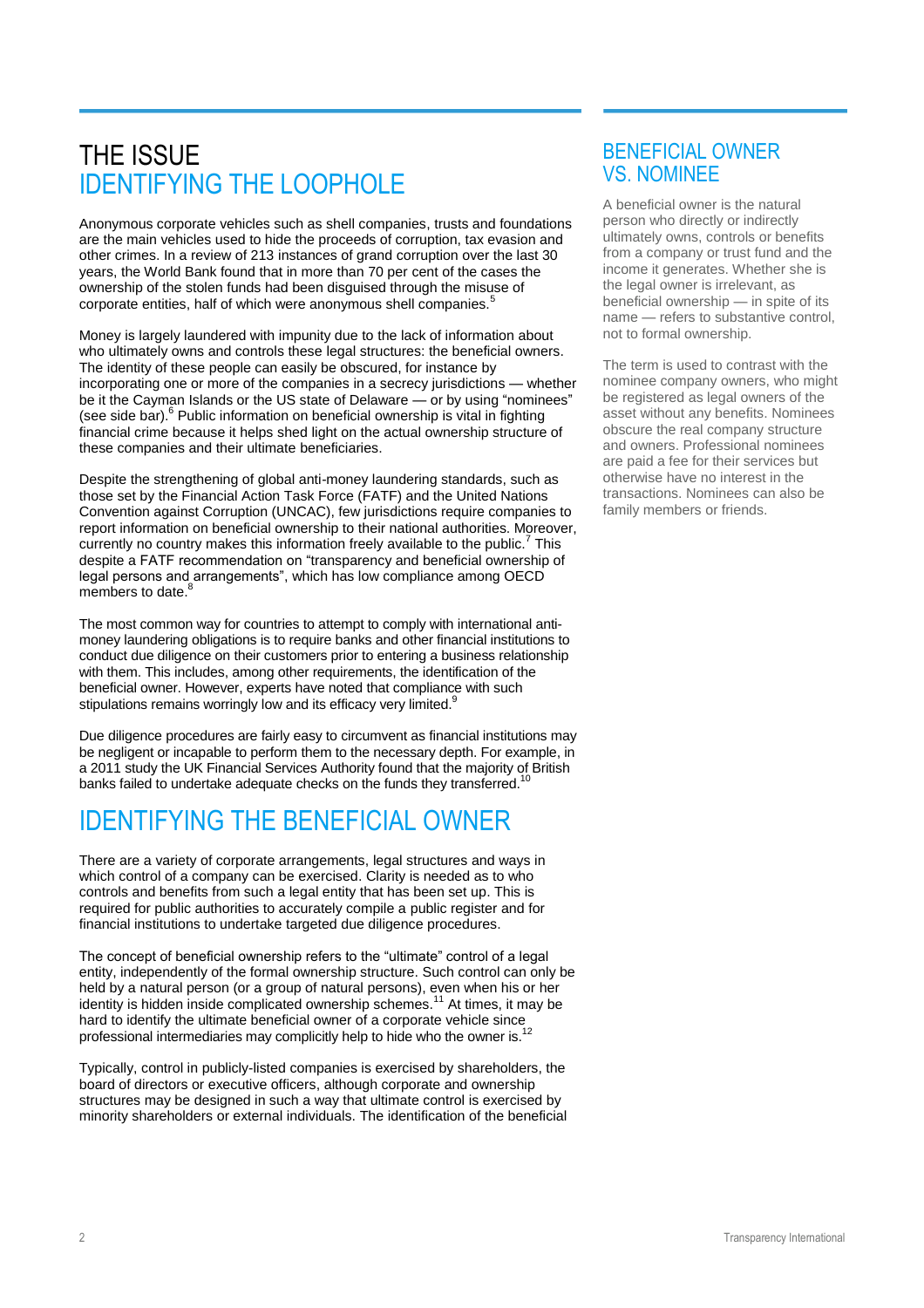owners is further obstructed by some ambiguous yet lawful financial instruments, such as bearer shares, which allow individuals to control entities in total anonimity. International guidelines — as put forward by the G20 and FATF have taken steps to prevent their misuse. Some countries such as Belgium have phased out bearer shares, while the UK is planning to abolish them.

Since the endorsement by the G8, an increasing number of countries are planning to introduce regulations to establish beneficial ownership registers. The UK government has confirmed the intention to create an open, publicly available register on beneficial ownership.<sup>14</sup> The White House also has sponsored a legislative proposal that would require tax authorities to collect information on the beneficial owner of any legal entity organised in any state.<sup>15</sup> However, information would only be accessible to law enforcement officials rather than the public. Currently, investment firms registered with the Security and Exchange Commission (SEC) are asked to disclose the "control persons" in attempt to access such information.

Anti-money-laudering regulations, such as the third and fourth EU AML Directives<sup>16</sup> or the UK Money Laundering Regulations 2007,<sup>17</sup> adopt formalquantitative criteria for identifying beneficial owners. They require the holding of a minimum percentage of shares, the enjoyment of sufficient voting rights to exercise influence on key decisions, or — in the case of trusts — the control over or the benefit from a certain percentage of the property. Although such criteria successfully identify the beneficial owner in most cases, the reliance on formal ownership arrangements may fail to crack the surface of secretive or informal control structures. While beneficial owners of legitimate business have no reason to seek anonimity, money launderers often exercise control from outside the structure of the company, relying on nominees, close associates and family members. Tracing the actual beneficial owner in such circumstances requires substantial investigative efforts, resouces and access to confidential information.

#### **Gathering information on beneficial ownership**

Although most countries rely on service providers and financial institutions to collect data on beneficial ownership, public registers of companies remain the main source of information both for investigations by national authorities and for due diligence by financial institutions.<sup>18</sup> Adding information on beneficial owners to existing reporting obligations would therefore be the most cost-effective and efficient choice. Two cost-benefit analyses commissioned by the European Commission and by the UK Companies House show that the benefits of collecting information on beneficial ownership are multiple, $19$  as fiscal compliance would increase and enforcement expenses for the government would fall.

Still any type of register of companies will have its limitations. Data, if not kept up to date, may become inaccurate, while information received in good faith is rarely verified.<sup>20</sup> This same concern would apply to the creation of public registers on beneficial ownership. They can be an effective tool to fight crime and corruption only if sufficient resources and expertise are allocated to ensure their accuracy.

Given the difficulty in establishing upfront the identity of the beneficial owner, financial and non-financial intermediaries remain of key importance in the collection of information on beneficial owners. Their level of involvement in the "day-to-day" operations of a corporate vehicle makes them an essential source of information about how to find out who are a company's ultimate controllers. The data they collect should be made available to competent authorities and cross-checked (by financial intermediaries, foreign authorities, business and civil society organisations, media, etc.), against the information available in public registers, in order to highlight discrepancies and improve accuracy. It is therefore important to ensure the collaboration of financial institutions, lawyers, accountants and company service providers in order to follow up on the implementation of their monitoring and reporting obligations, such as those

### TRUSTS AND CORRUPTION

Trusts are — after companies — the second most common vehicle for laundering illicit funds. However, determining the beneficial owners of trusts is complicated by the fact that in these legal arrangements control and ownership are explicitly separate.

Depending on the trust set up, the settlor, the beneficiary and the trustee could all qualify as beneficial owners. Given this unique characteristic, the collection of beneficial ownership information for trusts require a specific but equivalent approach as is used for companies. Additional analysis is required to identify the elements that should be included in the public domain and regulated.

Frameworks do exist that could serve as a model.

The G8 "principles on transparency of legal persons and arrangements" require trustees to collect beneficial ownership and make this accessible to public authorities. According to FATF recommendations, governments shall make such information accessible to financial institutions and corporate service providers. The draft of the fourth EU directive against money laudering proposes to take this further, requiring EU members to make this information available in public registers.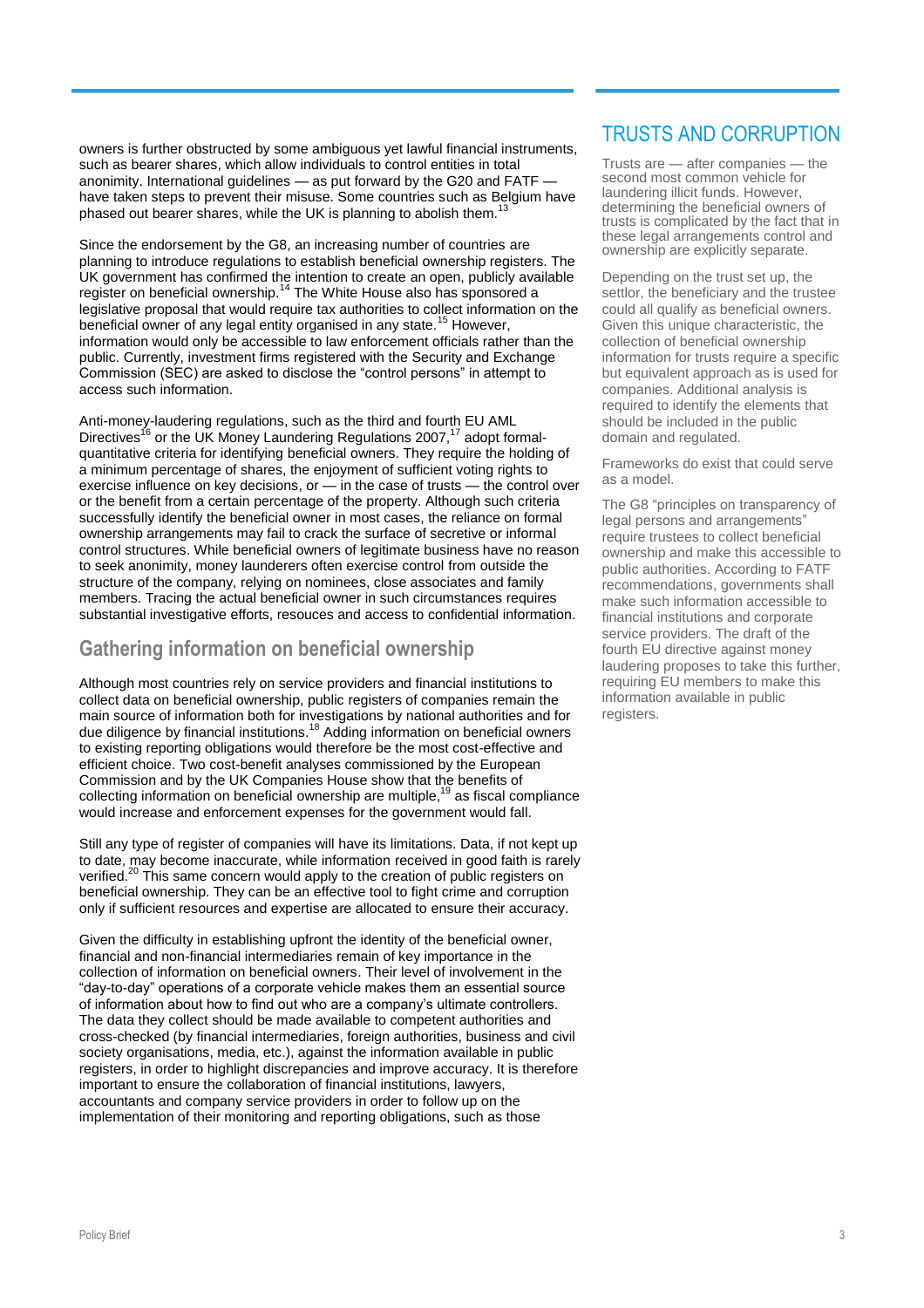enshrined in FATF recommendation 10, as well as to collectively determine sanctions for the failure to do so. In order to increase compliance, governments which do not already do so should consider requiring the formal licensing of corporate service providers, as a tool to more effectively monitor their fulfillment of anti-money laundering obligations.

Making ownership details publicly and freely available — rather than exclusively accessible to law enforcement authorities — has several advantages. First of all it would greatly benefit financial institutions and company service providers, as it would make it easier for them to obtain information needed to effectively comply with due diligence duties. This advantage, however, should not exempt obliged entities from meeting their anti-money laundering obligations. For beneficial ownership registers to be meaningful, the information they contain must be constantly verified. This would happen only if they are used to facilitate rather than replace mandatory due diligence procedures.

A second advantage is that public registers would greatly simplify the costly and complex process of mutual legal assistance, facilitating the exchange of information both from the sender and from the receiver's side. Access to information on beneficial ownership would also benefit the business community, allowing them to make better informed investment decisions about the companies they are trading with. Finally, having beneficial ownership information in the public domain would increase the public accountability of companies and public officials, helping civil society and the media to assess their structures.

# RECOMMENDATIONS

#### **GOVERNMENTS MUST:**

- Make information on beneficial ownership of companies freely and publicly accessible in machine-readable formats. As a first step towards full disclosure, all collected information should be shared with law enforcement bodies.
- Expand the scope of public registers of companies to include information on the beneficial owner(s).
- Require trustees to collect information on beneficiaries and settlors of the trusts they administer, to make such information accessible to tax and law enforcement authorities and to report suspicious activities.
- Ensure that information contained in public registers on beneficial ownership is accurate and up-to-date.
	- Establish a legal obligation for companies to notify authorities of changes within an agreed time period or to be subject to sanctions.
	- Designate existing agencies with related functions (such as a securities regulator) to oversee and verify registries and leverage existing capacities.
	- Subject trust and company service providers to formal licensing.
- Support global efforts such as through the G20 and G8 to ensure and implement the transparency of companies and legal arrangements.
- Require, as an interim measure, all companies that participate in public tenders to disclose their beneficial owner, as well as the final beneficiary of associated and parent companies.

### SERVICE PROVIDERS

Service providers such as lawyers, notaries and accountants play a key role as gatekeepers for setting up corporate vehicles. They may be used to perform transactions with financial institutions or conduct and arrange dealings on the client's behalf. Given the high risk of involvement in money laundering activities, these professions must not be exempt from regulations to which financial institutions are subject. However, in a number of jurisdictions, anti-money laundering requirements do not apply to them. For instance, in the United States, legal professions and service providers are not subject to specific AML requirements.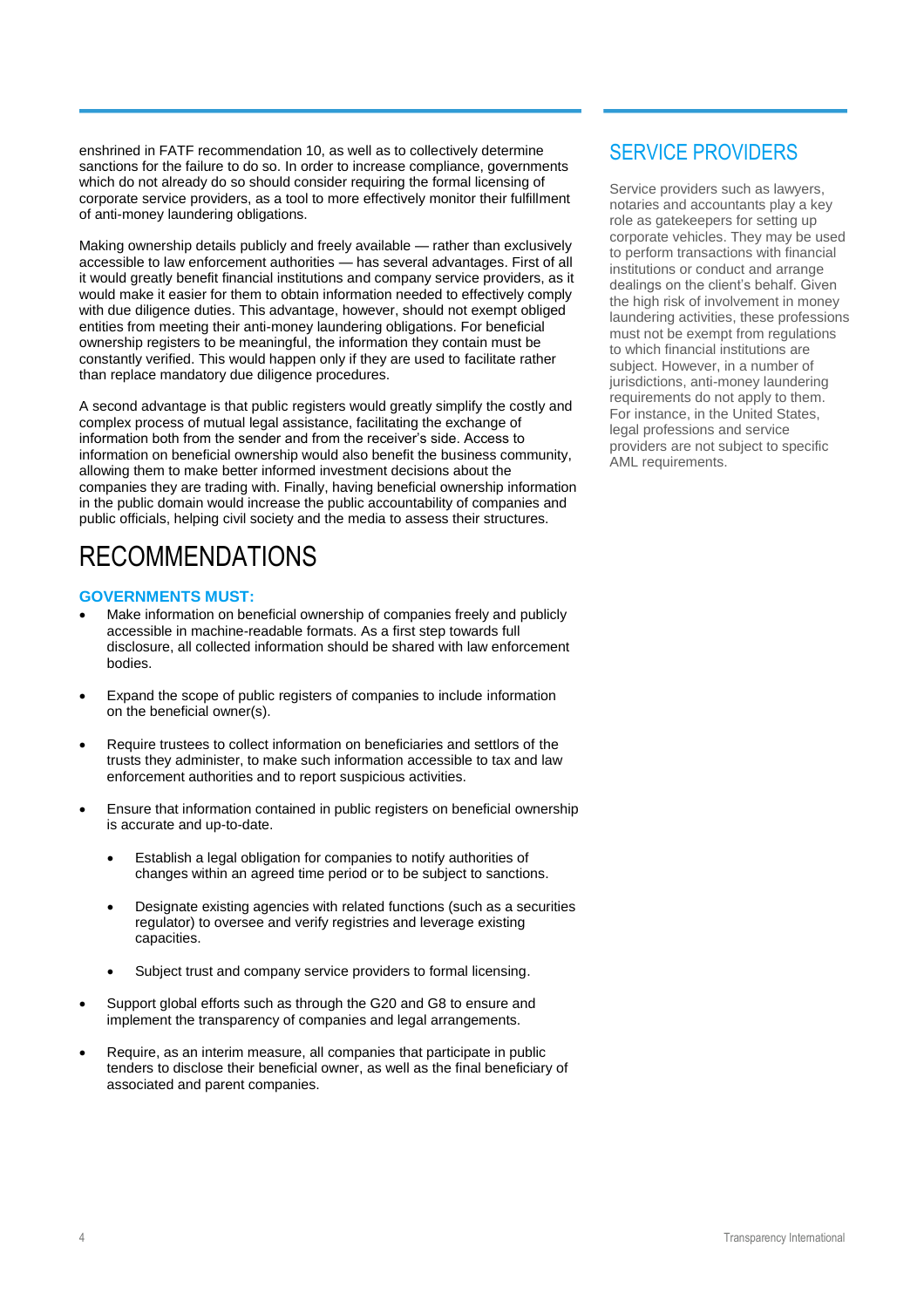#### **FINANCIAL INSTITUTIONS MUST:**

- Conduct enhanced due diligence procedures on clients selected on the basis of risk, double checking information with public registers on beneficial ownership to complement other sources of information.
- Ensure a thorough investigation of all the particulars of a company's ownership before agreeing to do business with a client.
- Require all clients to notify relevant authorities of any changes to their corporate structure in advance of modifications.
- Ensure the reporting of all suspicious activities as pursuant to existing AML regulations.

#### **CIVIL SOCIETY MUST:**

- Pressure governments and companies to adopt measures to raise the bar on the regulation and disclosure of beneficial ownership for corporate vehicles.
- Use public registers of companies to cross-check and verify owners and help to root out corrupt structures.
- Conduct additional research on trusts and the required levels of public disclosure to close a backdoor to corruption and illicit flows.

<sup>6</sup> Global Witnesses, *Poverty, Corruption and Anonymous Companies*, 2014.

- <sup>11</sup> Bownet Project. *The identification of beneficial owners in the fight against money laundering*,
- 2013; Stolen Asset Recovery Initiative, *Puppet Masters.*
- <sup>12</sup> Stolen Asset Recovery Initiative, *Puppet Masters*.

### TRANSPARENCY VS. **PRIVACY**

Collecting personal information in order to identify beneficial owners may raise privacy concerns. However, as stated in the European Convention on Human Rights (article 8), interference from state authorities may be justified if provided by law and necessary in a democratic society to prevent crime and promote the economic well-being of the country.

All that is required for a public register on beneficial ownership would be: name, birth date of the beneficial owner, business address, nationality and description of how ownership or control is exercised.

The collection of this information is hence highly likely to pass the proportionality test largely employed in human rights law and therefore not violate one's right to privacy.

<sup>&</sup>lt;sup>1</sup> OECD, Behind the Corporate Veil: Using Corporate Entities for Illicit Purposes, 2001, [/www.oecd.org/corporate/ca/43703185.pdf.](http://www.oecd.org/corporate/ca/43703185.pdf) 

<sup>2</sup> UN Office of Drugs and Crime, "Money Laundering and Globalisation" at [www.unodc.org/unodc/en/money-laundering/globalization.html.](https://www.unodc.org/unodc/en/money-laundering/globalization.html)

<sup>3</sup> Global Financial Integrity, *Illicit financial flows from Developing Countries: 2002-2011*, 2013.

<sup>4</sup> OECD. "Development: Aid to developing countries falls because of global recession", available at:

[www.oecd.org/development/developmentaidtodevelopingcountriesfallsbecauseofglobalrecession.](http://www.oecd.org/development/developmentaidtodevelopingcountriesfallsbecauseofglobalrecession.htm) [htm.](http://www.oecd.org/development/developmentaidtodevelopingcountriesfallsbecauseofglobalrecession.htm) 

<sup>5</sup> Stolen Asset Recovery Initiative, *Puppet Masters: how the corrupt use legal structures to hide stolen assets and what to do about it*. 2011.

<sup>7</sup> Christian Aid and Global Witness, *Company ownership: which places are the most and least transparent?*, November 2013.

<sup>8</sup> OECD, *Measuring OECD responses to illicit financial flows from developing countries*, 2013.

<sup>9</sup> Stolen Asset Recovery Initiative, *Puppet Masters*; Global Witnesses, *Poverty, Corruption and Anonymous Companies*, 2014.

<sup>10</sup> FSA, *Banks' management of high money-laundering risk situations*, 2011.

<sup>&</sup>lt;sup>13</sup> UK Government, "Tough action promised on hidden company owners" [Press release], 21 April  $2014$ 

UK Government, 2014.

<sup>15</sup> The White House Blog, "Beneficial Ownership Legislation Proposal", 4 April 2014.

<sup>&</sup>lt;sup>16</sup> Directive 2005/60/EC of 26 October 2005 and the proposal for a directive on the prevention of the use of the financial system for the purpose of money laundering and terrorist financing,

European Commission, 5 February 2013.

Money Laundering Regulations 2007, SI 2007 No. 2157.

<sup>18</sup> Stolen Asset Recovery Initiative, *Puppet Masters.*

<sup>19</sup> HM Treasury/DTI, "Disclosure of beneficial ownership of unlisted companies," 2002;

Transcrime. "Cost benefit analysis of transparency requirements in the company/corporate field and banking sector relevant for the fight against money laundering and other financial crime", 2007.

<sup>20</sup> Bownet Project, "*The identification of beneficial owners"* (Milan, Italy: Transcrime, 2013).